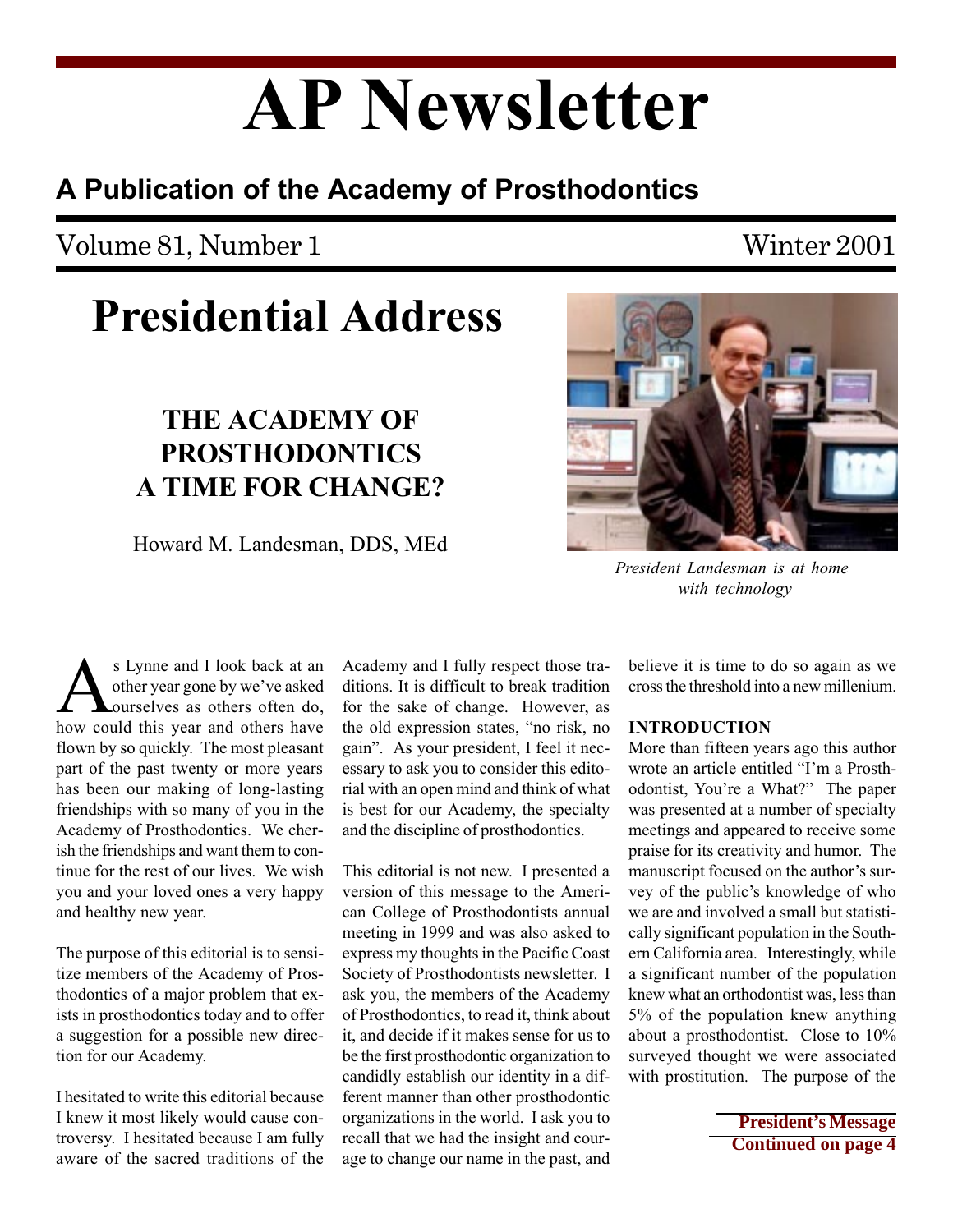# **Perspectives** from the Editor by Steven Eckert

### In the Eye of the Beholder

**M** ost of the time we go through<br>life with a pretty even keel.<br>challenge there are rarely times when life with a pretty even keel. Although we enjoy a good we're totally baffled by the events of the day. Good days far outnumber bad ones. In fact, a bad day is hardly ever one when everything went wrong, instead is more likely that one sub-optimal event colored our perception of the day's events.

The one thing that we usually don't regularly experience is the life altering epiphany that seems to occur only in the movies. You know what I'm describing. Usually it's associated with an event that shows the character that an ageold saying really is true. Dorothy finds out that there really is "no place like home." Scarlet discovers that it is the "land that matters." This stuff just doesn't happen very often to us normal folk.

Ah, but not often is not the same as never. Recently I experienced two events that showed me one of these ultimate truths. Through personal experience I now know that some truisms really are true. No Virginia, I didn't find out that there really is a Santa Claus but I did discover that "beauty is in the eye of the beholder.

The first time this happened was when a patient, I'll call him Mr. Bigg, described a recent conversation to me. You see, Mr. Bigg had just seen his local dentist for a routine check-up. The GP commented that Mr. Bigg could replace his ugly gold crowns with some natural looking porcelain ones. And, while he was doing this he could also get rid of those hideous silver fillings and replace those

with pretty white ones. Well, I really didn't need to be a rocket scientist to know what answer the patient wanted when he asked if he absolutely had to replace these restorations. Since there was no biologic problem, it was pretty easy to tell the patient that the fillings and the crowns could, if he so desired, remain undisturbed for the foreseeable future.

Rather than just accepting the confirmation of the patient's pre-conceived notions, my response only seemed to add fuel to the fire of his concerns. Mr. Bigg immediately assumed that the GP was trying to make work where none existed. Who does he think he is telling me what looks good and what doesn't" asked Bigg. When was that guy appointed as chief of the esthetic police?" Once on a roll, there was nothing that I could say to discourage Bigg from his pursuit of universal condemnation of the GP. At that moment the old saying of "beauty is" in the eye of the beholder" flashed into my mind.

About a week after this encounter Susan and I had a new desk chair delivered. (I figured that if I were spending this time putting thoughts to paper it would be prudent to do it in a comfortable position) You can imagine the delivery person, a swarthy individual, bronzed skin, wavy hair, toned muscles and few words. As he was carrying in the chair he did notice our two beautiful dogs, Clark and Derby. Seeing these canine wonders he asked what type of dogs they were and, once informed of their Chinese ancestry, they are Shar Peis, he uttered these words: "odd lookin'." Odd looking, is that what he

thought? These are two marvelous looking animals, downright beautiful if I do say so myself! Why, we can't go walking down the street without others turning to look at these beauties. This must just be another example of the beholder, the delivery guy, not seeing the beauty in Derby and Clark because it sure couldn't be our beholding beauty when there is none to behold.

So, there it is. We see two graphic examples of that climactic moment when an ordinary person experiences a life altering observation. Just like in Hollywood.

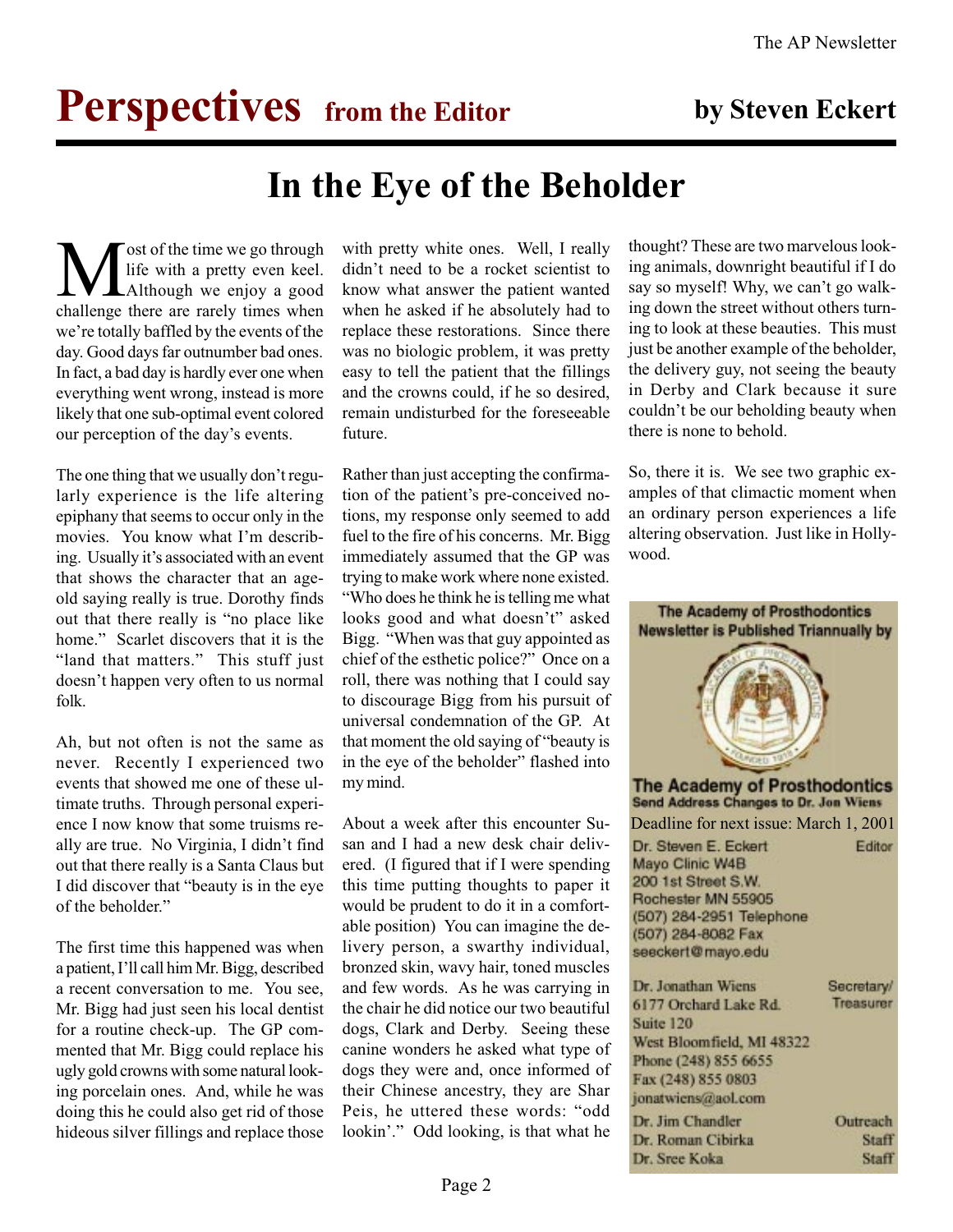# Secretary-Treasurer Notes By Jonathan Wiens

The new Academy New Year!<br>The new Academy Roster, By<br>laws and Operating Guidelines<br>were distributed at the Ouebec meeting The new Academy Roster, By laws and Operating Guidelines were distributed at the Quebec meeting and most recently by mail for those members who were unable to attend. Please contact the Secretary-Treasurer if you have not received your copy. Also, everyone should have received his or her annual dues statement, which is due by March 1, 2001. Your prompt payment will greatly facilitate the Academy's ability to function smoothly. Remember to return your membership data form and indicate any changes or corrections. This information will be used for annual updates to the Roster. We are saddened to report Harold Schwarz's passing on June 30, 2000.

The Executive Council met on October 21, 2000 in Chicago. President Landesman began the Council's interim meeting by exploring the Academy's role and function as a prosthodontic organization, the membership criteria, the reorganization of committee structure and the review of committee reports. The essence of the Council's deliberation follows.

The Council in examining the Academy of Prosthodontics role and function reaffirmed our existence as a fraternal organization that is, by design, limited in size; and, that consists of leaders affecting the specialty and discipline of prosthodontics. Many members are or have been officials of other recognized organizations. Fellows of the Academy have diverse backgrounds and are known for their educational, research and clinical practice achievements. This is apparent by the quality of the scientific programs, evidence based learning-leadership, community service/outreach projects, sponsorship of Glossary of Prosthodontic Terms, numerous publications and commitment to the Journal of Prosthodontic

Dentistry. It was determined that additional cognitive discussion was needed and due to temporal logistics Drs. Goldstein, Campbell, Grisius and Jacob were asked to further analyze the Academy's role in prosthodontics and issue a report at the Santa Fe meeting.

The Membership Criteria Survey, previously performed by Drs. Smith and Wiens, was reviewed and subsequently was endorsed by the Executive Council. It was noted that one does not have to demonstrate leadership potential, as young members may have limited scholarly activities or may have service demonstrated by other activities. Everyone is encouraged to review the criteria for Associate Fellowship found in the Operations section of the newly released Academy Roster (Operations, pages 10- 12). The recognition and recruitment of talented and committed individuals who are potential members is by necessity a fundamental obligation of the fellowship.

The forward-thinking committee restructuring concept submitted by Past-President Desjardins came under intense discussion. The goal of restructuring is to organize and streamline the committees with the elimination of redundancy or unproductive activities. It was stated that every member of this Academy need not serve on a committee. To encourage greater interest, when not specifically directed by the Bylaws, it was suggested to allow Active and Life Fellows to volunteer for committee positions. Assignment of Associate Fellows to specific committees was thought to be important. There is a desire to acquire as many people involved as possible based upon need, as the Council looks at these activities of effective participation as one the methods to identify potential new councilors.

tive cash flow but future corporate donations remain uncertain. Favorable meeting sites influence guest and member attendance. Canadian sites have been both favorable in venue and financially advantageous. Sites such as Santa Fe and Boston may prove to be slightly more expensive and could impact attendance. Our treasury balance has not achieved recommended confidence levels. The Finance Committee will be reviewing the possible need for a one-time assessment and the various methods of investing our current resources. Since guest attendance is critical to a successful meeting everyone is encouraged to submit names to the Secretary-Treasurer. The Council noted that spouses are welcome to attend opening session activities and/or any presentation of interest. Spouses should be included and will be asked to comment on future meeting sites.

The Executive Council reviewed the submitted committee reports. The nomination process of the American Board of Prosthodontics Examiner was discussed. The American College of Prosthodontists (ACP) is reviewing the methodology including the selection process, committee, screening vs. reduction of ballot and run-off elections. It was directed that a letter be sent to the ACP encouraging that all prosthodontic organizations should have the opportunity to comment on the submission of potential candidates and the selection process methodology.

The Community Outreach Committee has developed plans for three community outreach projects for 2001: Alaska, Montezuma and Montana. However, the Browning project may be postponed as the facility is under construction. The Council suggested that a member of the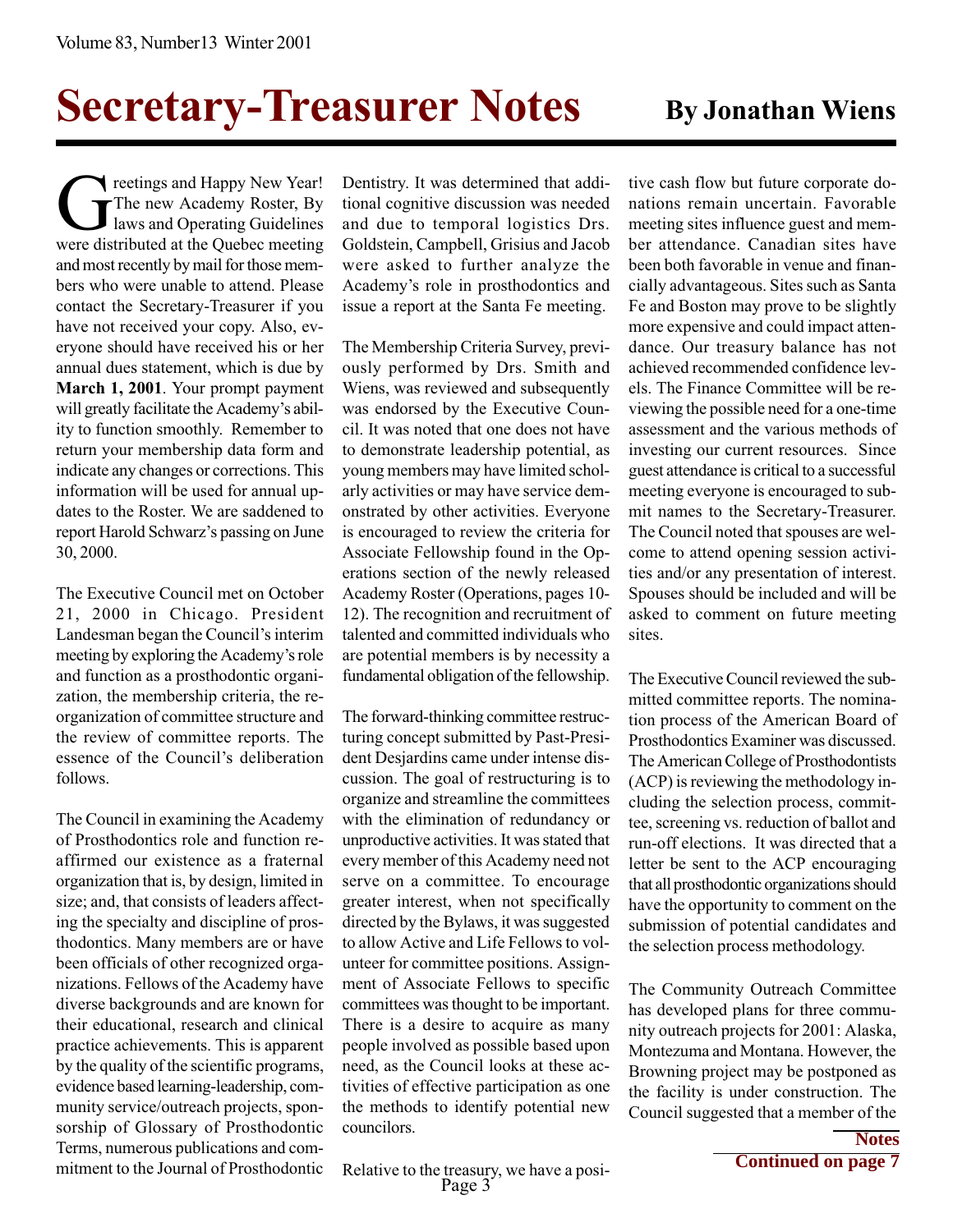#### **President's Message Continued from page 1**

article was to sensitize members of the specialty of the need to inform the public of our existence, to market the specialty, and to encourage students of dentistry to focus on the possibilities of a prosthodontic education and a career in prosthodontics.

#### THE PROBLEM

In the year 2000 the specialty is in a bigger dilemma. Not only is the public still poorly informed about what a prosthodontist is but more importantly, the number of applicants and enrollees in prosthodontic programs has dropped to an all-time low. Gary Goldstein has suggested that within ten years there will be an inadequate number of prosthodontists to support the American College of Prosthodontists and justify the specialty. In his paper he confirms that in 1993-4 there were 1509 applicants for 201 prosthodontic positions in the United States. In 1997-8 there were only 1011 applicants and 150 enrollments. Recently, David Felton indicated that in 1998-99 there were 963 applicants for 145 positions. Felton further states that in the period from 1991-1999 there has been a 40.2% decrease in applications and a 31.7% decrease in enrollment in prosthodontic programs in the U.S. Of all enrolled students in prosthodontic programs, 60% are exclusively internationally trained.

The specialty of periodontics is experiencing an even larger decline. Other specialties such as oral and maxillofacial surgery, endodontics, and pediatric dentistry are thriving relative to the number of applicants. From 1991-99 pediatric dentistry has witnessed a 119.3% increase in the number of applicants.

Advanced education in general dentistry programs have also shown a significant increase in the number of applicants (64.7% increase).

One of the biggest problems facing dental educators in the area of prosthodontics is the inability to teach implant dentistry to DDS students. The author is unaware of any school of dentistry who teaches students that the treatment of choice, when possible, is to replace a missing tooth or missing teeth with an implant(s). In the area of implant dentistry, most DDS programs offer a few hours of didactic instruction, a selective course, and the possibility of observing a surgical procedure.

Implant dentistry is a restorative treatment modality practiced by only a select few who treat a very small and relatively wealthy segment of the patient population. There are a multitude of reasons for this. First and foremost, third party providers do not reimburse for the placement and restoration of implants except in rare circumstances. The author's discussions with various third-party insurance providers have led to the conclusion that the companies may consider providing partial payment for implants when they see out- comes data suggesting that dentists are using implants rather than conventional prostheses for the replacement of missing teeth. Dentists appear to be complacent replacing teeth "the good old fashioned way" and would still rather subject patients to endodontic therapy, periodontal procedures, hemisections, etc. in instances where the prognosis may be better if the teeth were extracted and replaced with implants.

Equally important, our schools of dentistry do not have sufficient faculty with the

expertise to educate students to understand that if patients are partially or totally edentulous the choice of treatment may be the replacement of one or more missing teeth with implants implant supported restorations. Just as the gold foil was and amalgam soon will be eliminated because of the emergence of newer materials, other antiquated procedures must be eliminated in order to provide for the most contemporary treatment for our patients. It does not appear that in the foreseeable future we will have a critical mass of educators to provide a comprehensive education to DDS students in implant dentistry.

#### THE SOLUTION

Data indicates that there is a decline in the enrollment of students in traditional prosthodontic programs. The reality is that general practitioners and advanced general dentistry program graduates are performing conventional prosthodontic procedures routinely. As a result of their education and expertise, prosthodontists are the specialists of choice to teach students of dentistry and the profession the art and science of implant dentistry. The time is now for us to attract a large number of minimally educated U.S. and foreign trained graduates from schools of dentistry who know little about implants and enroll them in our prosthodontic specialty programs. The specialty of prosthodontics can be recognized as an innovative specialty of the  $21^{st}$  century with a new emphasis which concentrates its research, educational and practice experience in the area of implant dentistry. It is even conceivable that we can eventually have the numbers to provide the desperately needed educators to provide

> **President's Message Continued on page 6**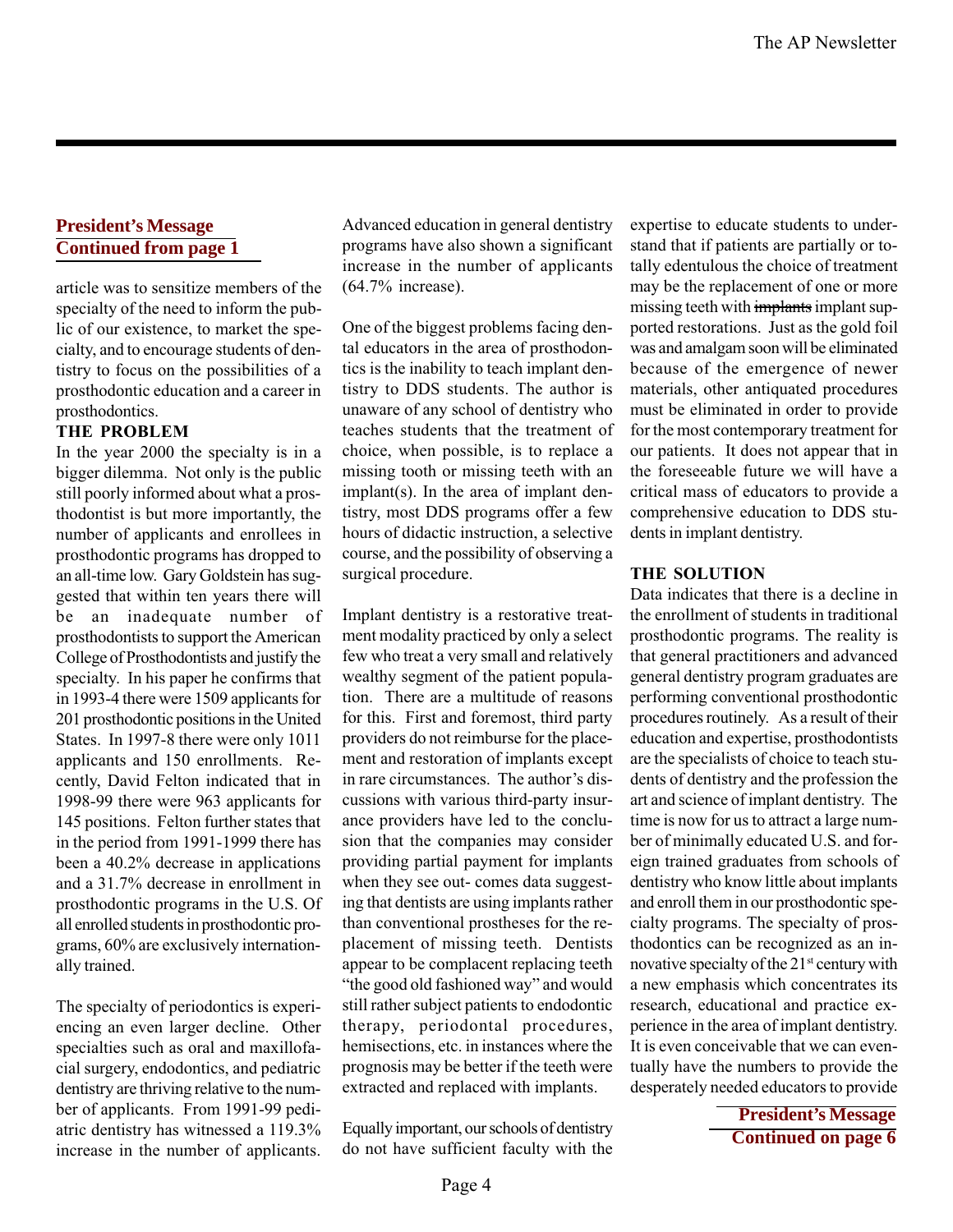# Life Fellows

The Academy of Prosthodontics recognizes that its greatest asset has been its membership. Recognizing a great debt to our leaders, the AP News is initiating a recurring column on Life Fellows of the Academy. This month we recognize Dr. Robert B. Lytle.

**Robert Lytle was born on a farm<br>near York, Nebraska July<br>6,1915. He attended high school<br>in Polk Nebraska where he met his fu**near York, Nebraska July 6,1915. He attended high school in Polk, Nebraska where he met his future wife, Phyllis Alfred. They were married in 1939 after he received a dental degree from the University of Nebraska College of Dentistry in Lincoln Nebraska.

Dr. Bert Hooper and Dr. Arthur Schmidt, deceased members of the Academy, made up the prosthodontic department at Nebraska University and both of these gentlemen had a profound influence on Bob's interest in prosthodontics. He remembers the relaxed department when Drs. Hooper and Schmidt attended the annual Academy meetings.

Following two years of private practice in the county seat town of Osceola, Nebr. Bob was commissioned Lt. J.G. in the U.S. Naval Dental Corps and went on active duty November 10th, 1941, a month before Pearl Harbor. His interest in prosthodontics became apparent and all of his duties over the next twenty two years involved that specialty. During World War 11 he served at Bethesda Naval Dental School, a busy shipyard on the west coast and the hospital ship Samaritan that participated in many of the invasions in the Pacific.

Following World War 11, and a tour of duty in Cuba, the Lytle family (four children) returned to the Washington D.C. area where he had his residency training and became head of the Complete Denture section at the Naval Dental

School, Bethesda, Md. It was here that he expanded his prosthodontic knowledge, attending short courses given be Dr's. Carl Boucher, Victor Steffel, Richard Kingery, Muller DeVan, all who were Fellows of the Academy.

Research grants made it possible to explore soft tissue deformation beneath both complete and partial dentures as well as the vertical relation of occlusion in complete dentures. Several publications followed this research, most of which were published in the Journal of Prosthetic Dentistry.

Bob is outspoken in his admiration of the United States Marine Corps. This view was no doubt born when he served aboard the U.S.S. Samaritan hospital ship as a dentist and loading officer of the wounded during the Pacific invasions.

His next duty, after a seven year tour of duty teaching prosthodontics at the Naval Dental School took him to a three year tour of duty at Camp Lejeune, No. Carolina where he was commanding officer of the 2nd Dental Company of the 2nd Marine Division.

Bob retired from the Naval Dental Corps with the rank of Captain on I Nov. 1963, thirty seven years ago and continued teaching prosthodontics at Georgetown University School of Dentistry. During the next twenty years he participated in an intramural prosthodontic practice where he saw private patients and most of the days of the week he taught under graduate and post graduate dental students. During this time he gave lectures at the Veterans Administration Hospital, Walter Reed Medical Center and the Naval Dental School. He served on many committees of the American Dental Association and represented prosthodontics on the Commission on Accreditation.



Robert B. Lytle, DDS

He was awarded an Honorary Doctor of Science degree by Georgetown University in 1980 and appointed Professor Emeritus in 1983.

He is a Life Diplomate of the American Board of Prosthodontics and has served the board as an examining member, Secretary and President. He is a Life Fellow of the American College of Dentists, Life Fellow and past president of the Academy of Prosthodontics, Life Fellow of the American College of Prosthodontists and past president of the Federation of Prosthodontic Organizations.

After retiring from Georgetown University School of Dentistry in 1983 , Bob continued a private prosthodonic practice in Washington D.C. until June Ist 1999, 60 years after he graduated from dental school.

During years at Georgetown School of Dentistry, Bob and Phyl were avid sailors on the Chesapeake Bey. Now they would like to be considered avid golfers in the Pinehurst area of No. Carolina.

While playing golf one day they were held up by two very, very, slow golfers. When they offered to let Bob and Phyl play through, Bob thanked them and said, Since we are both 85 years old we accept your kind offer because we don't have as much time left to play golf as you do.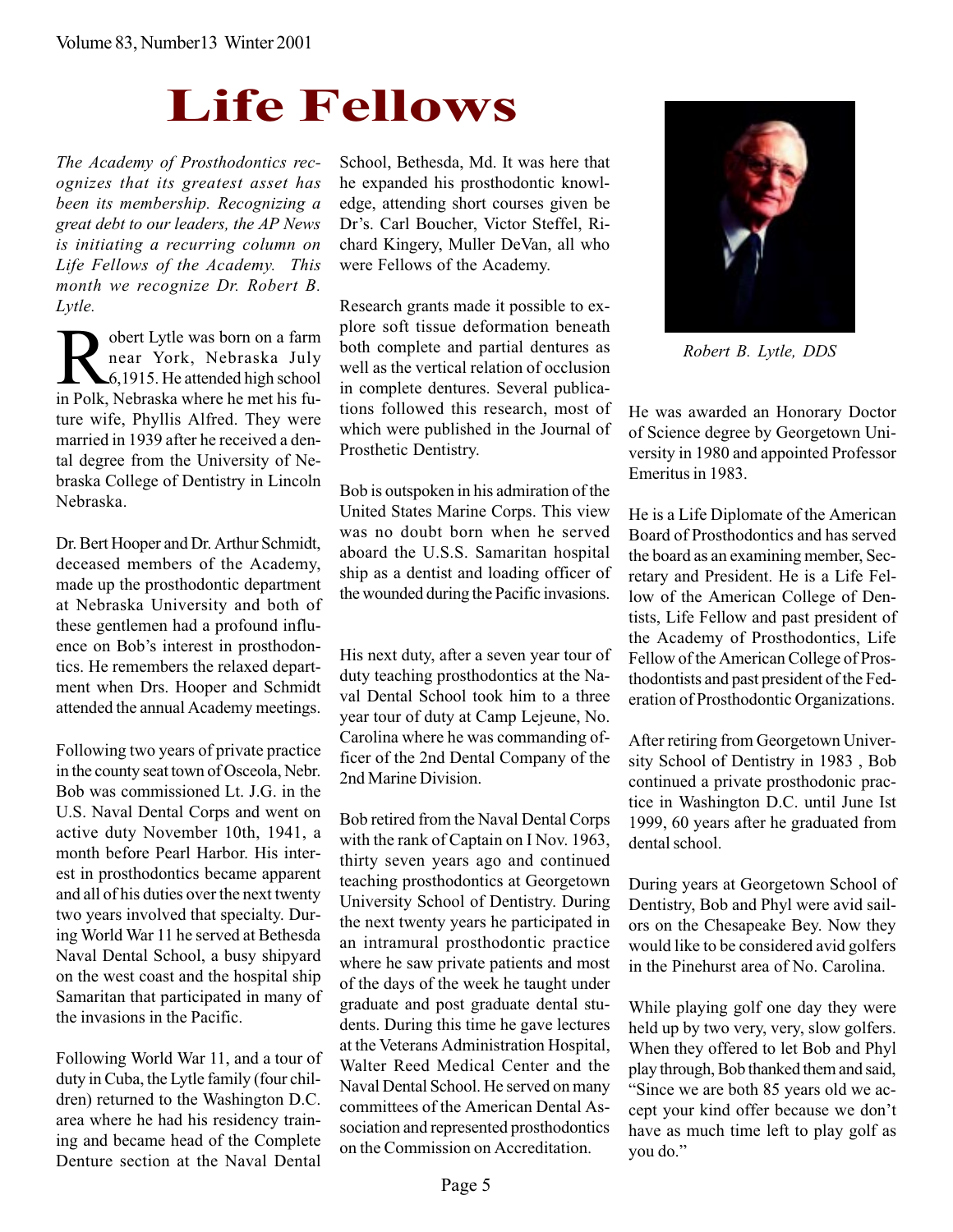#### **Marchak Continued from page 8**

and practice, as well as many others on the business of dentistry through numerous continuing education programs worldwide. This visibly keen business sense may have attracted Ken Adisman to invite Baldwin to participate on the Finance Committee of the Journal of Baldwin ardently admits everything he assumes, he consumes. Appropriately, he states "I am crazy about fine French food." This passionate gastronomic motivation guided him to become Director of the Los Angeles Chapter for the American Institute of Food and Wine during which time he and Doreen have prepared benefit dinners for guests including Julia Child and Robert Mondavi.

> Doreen, a restaurateur offspring, and Baldwin are predominately selftaught in their culinary talents. Their mutual love for cooking lured them to France for an eighteen-day journey to satiate their appetites for cuisine and knowledge amongst the finest French chefs. Recently, the Marchaks com-



Baldwin and Doreen visit with Clive Coates in

Prosthetic Dentistry. Baldwin is now serving as Vice-Chair of the Executive Committee and candidly reports a sense of admiration for both Drs. Adisman and Lang. With zeal and esteem, Baldwin described his business efforts with fundraising for USC endowed scholarships.

His vehement pursuit of excellence includes the enjoyable activities of his life. Baldwin and Doreen have illuminated the dance floor innumerable times for the enjoyment and envy of many. However, this type of exhibition does not come without effort and required fifteen years of lessons dating back to 1974. Doreen continues dance lessons and has competed professionally in the Pro-Am dance circuit attaining World finalist status.

pleted renovation of their home to include a commercial kitchen and 5000 bottle wine cellar.

In that cellar lies Baldwin's greatest obsession. Once more, largely self-instructed, he has accumulated a wealth of knowledge on wine. His continual quest for astuteness affords him the talent to discriminate not only the most superb vintage, but also those undervalued for their merit. Baldwin's favorite highlight of his wine career was an excursion to Burgundy, France to spend eight days with Clive Coates, a renowned authority on Burgundy wine. During this time, he was permitted to quaff ten vintages of the finest wines of the world. Baldwin is anxiously anticipating a road rally tour through the Louvre Valley vineyards and Bordeaux region of France with a group of wine and car enthusiasts in April.

Realizing the determined and cultivated objectives of this quiet, yet formidable man, it is no wonder he has been selected by numerous organizations for challenging tasks and to cultivate magnificent local arrangements. Baldwin's love for France, its cuisine and fine wines may be related in some manner to the original French rulers for the island paradise of Trinidad, but more likely it is his enthusiasm for excellence and fixation on the finest life has to offer.

### **President's Message Continued from page 4**

the needed expertise in implant dentistry to our DDS students in this emerging area of interest.

I urge the Academy of Prosthodontics to become the first prosthodontic organization in the world to take the needed step and become the Academy of Prosthetic and Implant Dentistry. In doing so we will establish ourselves as the organization who are the forerunners of progress and who are not only changing the name and focus of the specialty and discipline, but are looking to the needs of our students and patients in the new millennium.

The author acknowledges the assistance of Dr. Gary Goldstein Professor and Chair of Advanced Prosthodontics at the New York University School of Dental Medicine and Dr. David Felton, Associate Professor and Chair of Prosthodontics at the University of North Carolina at Chapel Hill School of Dentistry for providing the numerical data for this editorial.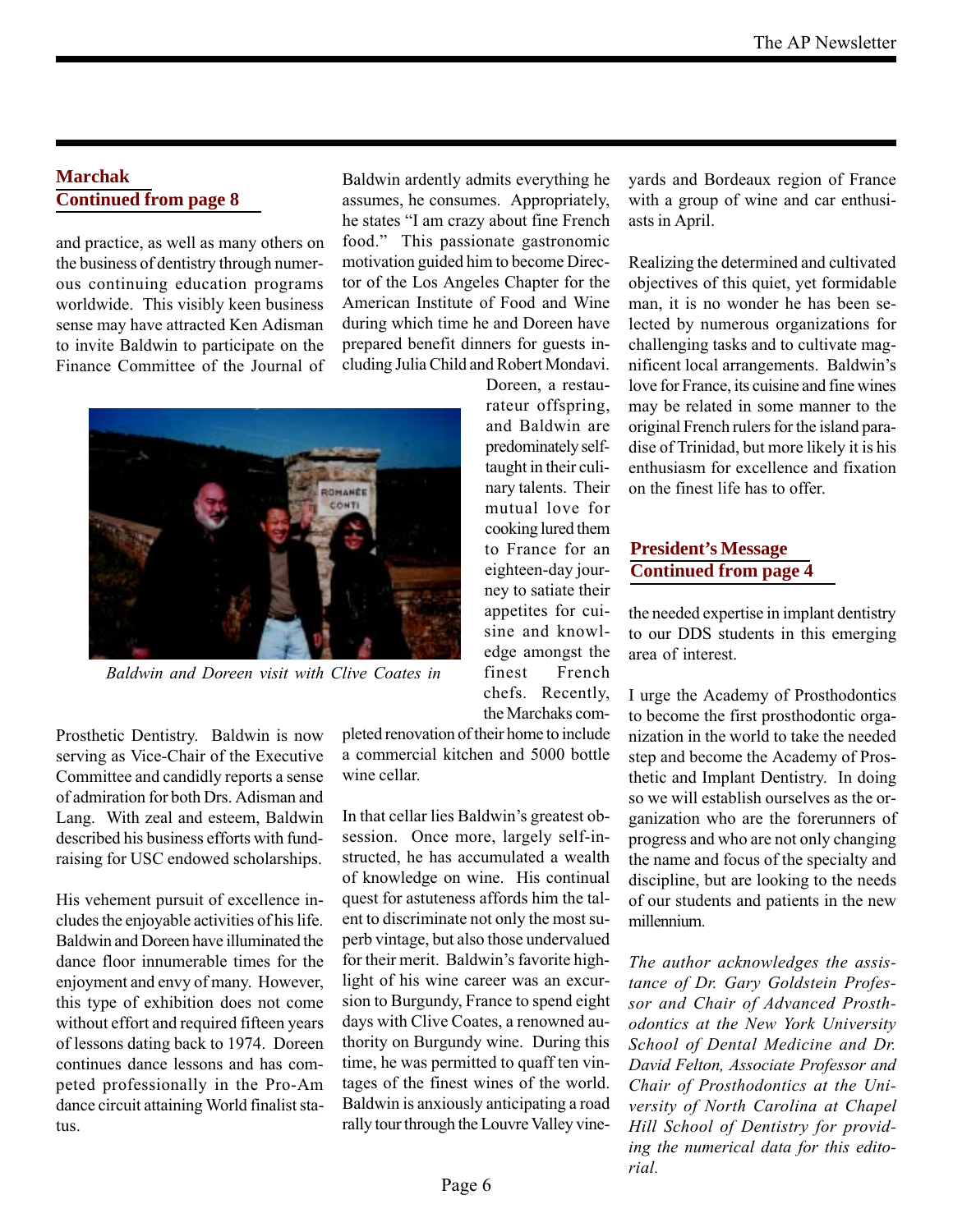# AP Foundation

by Don Kramer

The Academy of Prosthodontics<br>Foundation (APF) will this year<br>celebrate the tenth anniversary of<br>its founding Established in 1990 with the Foundation (APF) will this year celebrate the tenth anniversary of its founding. Established in 1990 with the intent to assist the Academy of Prosthodontics meet the challenge of an expanding participation in research, education and patient care, the Foundation has seen its financial base grow from \$2,886.00 to a present endowment of \$272,524.00.

Over the period of the last 4 years, during my tenure as Secretary / Treasurer, the Foundation has received \$65,000.00 in restricted and unrestricted personal and corporate contributions. The vast majority of these donations have come from the Fellows of the Academy, averaging between \$15,000.00 and \$18,000.00 in any given year. This continued dedicated support over a period of a decade demonstrates a firm belief in the objectives of the Foundation.

Grants to the Foundation from the Editorial Council of the Journal of Prosthetic Dentistry, the Snyder Foundation and the Indian Health Service have totaled \$ 53,000.00 and have been used primarily to finance the Academy's outreach projects. These projects have proven to be highly successful, and have served to unite clinician, dental manufacturer, laboratory technician and dental student into a productive coalition, providing a muchneeded humanitarian service. It has been estimated that the total value of the dental treatment provided to the Native American population by members of the Academy in Juneau, Alaska, for example, approaches \$150,000.00. Since the Foundation has generally supported 3 outreach trips each year this translates into a large return on a relatively small investment.

The Foundation has distributed grants in the amount of \$55,000.00 to support the Outreach Projects, Student Research and the Annual Meeting of the Academy. The Board of Trustees of the Foundation is aware that as the Foundation grows there will be an increased demand for its financial support from a variety of interests. A significant effort is being made to identify other worthwhile projects.

Foundation funds are invested in a variety of Money Market Accounts, Treasury Bills and Mutual Funds. Interest and dividends from these investments have resulted in a gain of \$52,000.00 over the past 4 years. Sound, conservative investment of the \$82,000.00 received from the original Research and Education Foundation has seen that initial sum increase to a total of \$138,000.00. Interest from that investment easily supports grants for student research without impacting the principal to any great degree.

The accomplishments of the past 10 years would not have possible without the continued support of all Academy Fellows. Their generous contributions in terms of time and financial assistance are to be commended. When next asked to contribute to Foundation activities please reflect on the potential benefits of your contribution to Prosthodontics and Humankind. Also consider the unlimited potential of an endowment of \$1,000,000.00 entrusted to the care of dedicated individuals.

### **Notes Continued from page 3**

Community Outreach Committee should be appointed as a public relation person, whose duties would be to contact the local city editors two months prior to the outreach project to apprise them of the Academy activities.

There remains the need to encourage the submission of papers for publication, as the regularity appears to be declining. The Council discussed the adoption of a policy that all presentations must be submitted for publication. The Editorial Council of the JPD would like to expand the Glossary of Prosthetic Terms to become a major document of dental terms. The Academy has been approached to serve as the sponsoring organization. Dr. VanBlarcom will be leading this endeavor.

Plans for the scientific program and social events for Santa Fe are well under way. You may want to come to Santa Fe early as Dr. Wands is organizing a fly-fishing competition and Dr. Parel is planning a golf tournament, both of which will precede the meeting that is scheduled for May 17-21, 2001. A 10-year photographic history of the Academy will be presented at the Thursday Welcome Dinner. The first day of the program (Friday) will be dedicated to the  $50<sup>th</sup>$  Anniversary of the JPD and will include presentations on the "state of the art" in prosthodontics. Because of the program's length it may require that our first business meeting (open policy, president's address, fellowship report) occur on the second day. Saturday presentations will include both Associate Fellows and guest speakers followed by a social outing in the evening. Dr. Rhonda Jacob has organized Sunday's Evidence-Based Dentistry session to include calibration, measurement statistical methodology. It is hoped that a supplemental collated publication of EBD Journal articles will be distributed at the meeting. Sunday's activities will conclude with the Reception and Installation Banquet. The theme for Monday's session will be "Looking into the future," and will be followed by our Annual Business Meeting. Greater detail of the scientific program will be elicited in the next Newsletter.

Additional information regarding the activities of the meeting will be released shortly so that you may finalize your plans. Please contact the Secretary-Treasurer if you have any concerns or wish to have the Executive Council address a specific concern for the good of the Academy.